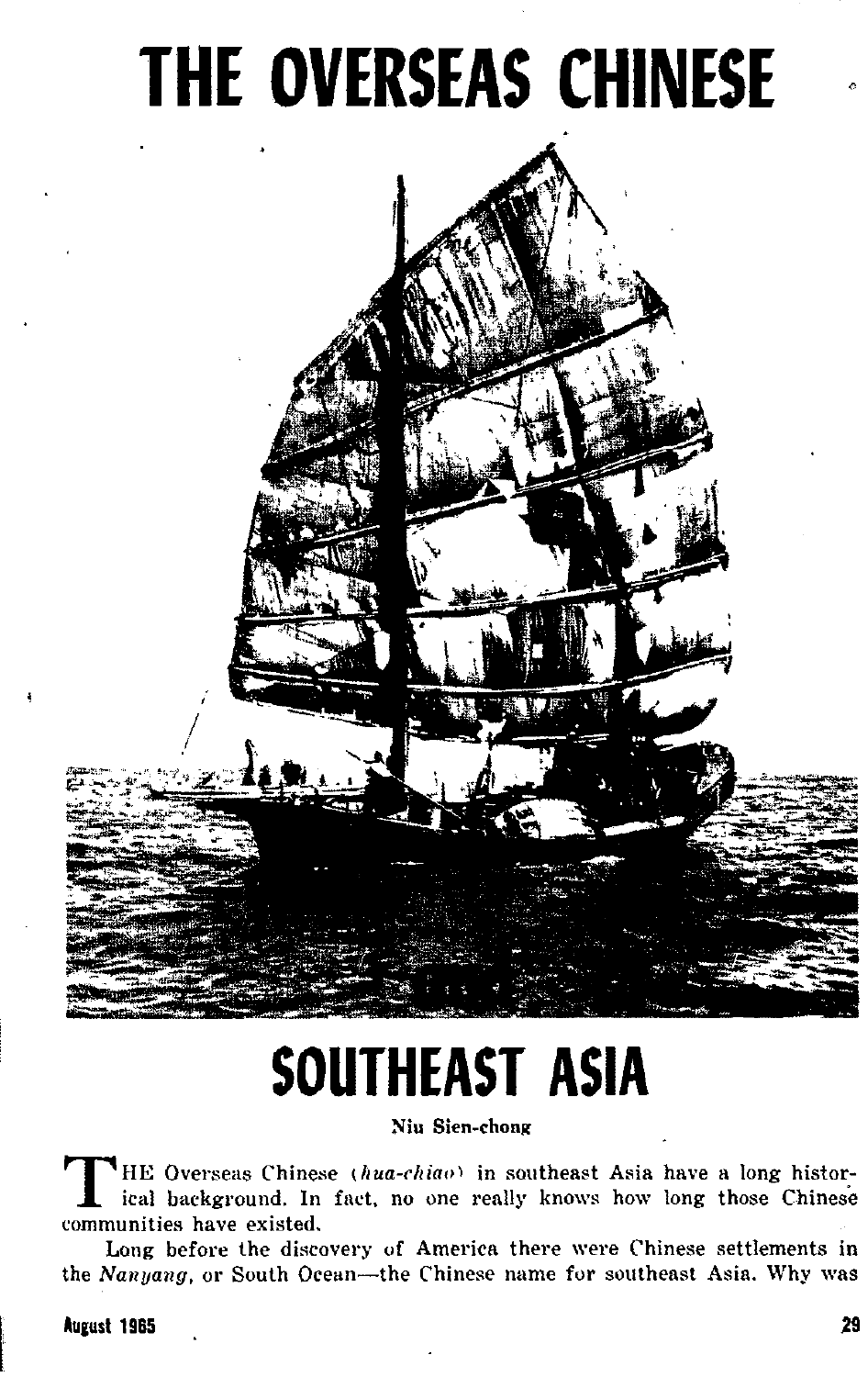## **OVERSEAS CHINESE**

this so? Population pressure seems to provide the best answer. Over 90 percent of the Overseas Chinese come from the two southern Chinese provinces of Fukien and Kwangtung. Economic pressures forced the inhabitants of these overnonulated mountainous provinces to earn a living abroad: the Nanyang became their dreamland. Those underpopulated regions with their rich resources attracted the noor Chinese neonle like a nowerful magnet.

Until the late 19th century the Chinese Government usually prohibited its people from going abroad, and migrants were often regarded by the authorities as *chien min*, or traitors: sometimes they were executed. The migrants, however, still continued to go abroad individually or in small groups.

## **Western Colonialism**

There have been important enclaves of Chinese residents in southeast Asia since the 16th century, and. when the Europeans came to southeast Asia, the Chinese had already established themselves in that general area. Nevertheless, the advent of Western colonialism created an unnrecedentedly favorable condition for the immigration of additional Chinese people.

The Westerners maintained law and order and brought security and opportunity for economic development. The exploitation of natural resources and the exportation of raw materials both required the contribution of Chinese labor. Under the protection of the colonial powers, the standards of living

Niu Sien-chong is with the National Defense Planning Bureau of the Nationalist Chinese Government in Taiwan. He served in the Chinese Army during World War II and holds a Bachelor of Science degree from the University of Nanking.

of the Overseas Chinese improved steadily: the latter finally gained control not only of most of the retail trade, but also of much of the international business

#### Golden Age

Generally speaking, the period of Western colonialism may be considered as being the golden age of the Overseas Chinese. There was a substantial influx of Chinese immigrants throughout those years, a flow that kept increasing through the early part of the 20th century and then was virtually cut off by World War II. In the postwar period, almost without exception, the newly independent nations have restricted the immigration of Chinese people. Thus, there has been no significant flow of Chinese people to southeast Asia in recent vears, although a trickle of illegal immigration has still continued.

Nobody knows for certain how many Chinese people live outside their fatherland. The highest estimate is 15 million: the lowest. 11 million. Certainly, the large majority of the Overseas Chinese-as much as 90 percent of the total number-live in southeast Asia

Strictly speaking, the term Overseas Chinese possesses an ambiguous meaning, and the problem of the dual citizenship of those individuals has continually nerplexed a number of the countries in southeast Asia, as well as other countries in the world. But if only those so-called "ethnic" or "legal" Chinese were to be countedthose who look like, act like, and think themselves as Chinese-a safe figure for the number of Overseas Chinese in southeast Asia would be 10 million. If those of mixed-blood were also counted, the number would be much greater.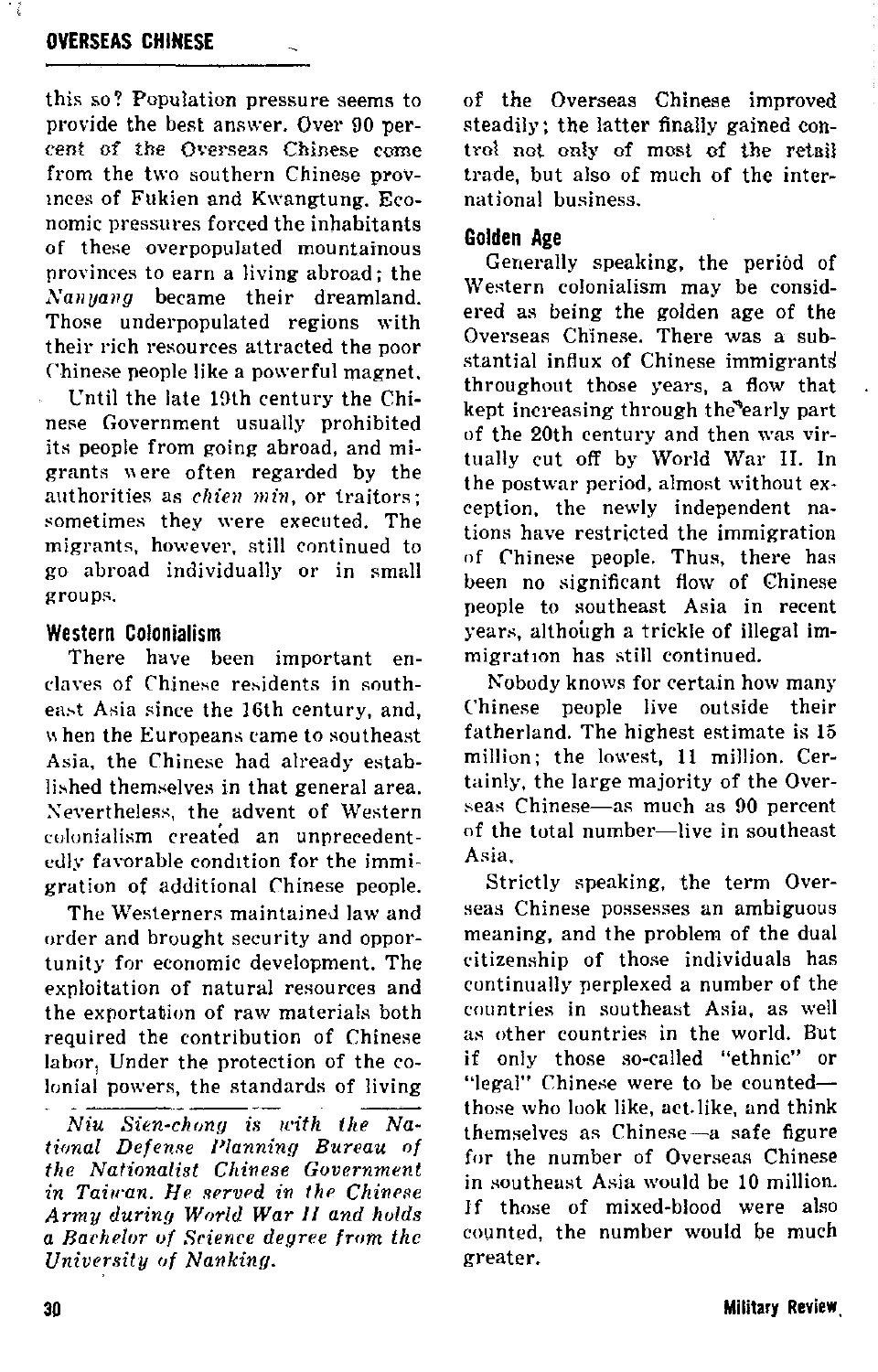stitute only five to six percent of the there is little difference between many total population in southeast Asia, the mixed-blood. Thais and Chinese,  $\hbar$ total population in southeast Asia, the mixed-blood Thais and Chinese. The influence of the Chinese in this area Vietnam the 900,000-odd Chinese ocinfluence of the Chinese in this area<br>is considerably out of proportion to is considerably out of proportion to cupy only a little over three percent their numbers. The Overseas Chinese of the total population, but most of possess great economic power through-<br>out the whole region, and, because the country. out the whole region, and, because the country.<br>distribution of the Chinese population In most of the other southeast Asian distribution of the Chinese population

Although the Overseas Chinese con-<br>
itute only five to six percent of the state of the there is little difference between many of the total population, but most of<br>them live in the southern part of that

| CHINESE IN SOUTHEAST ASIA |           |                     |
|---------------------------|-----------|---------------------|
|                           | Chinese - | Total<br>Population |
| Burma                     | 350.000   | 23.735.000          |
| Thailand                  | 3.000.000 | 27.000.000          |
| Laos                      | 45.000    | 2.400.000           |
| Cambodia                  | 390.000   | 5.748.000           |
| North Vietnam             | 60.000    | 15.900.000          |
| South Vietnam             | 850,000   | 14.200.000          |
| Malaya                    | 2.760.000 | 7.490,000           |
| Singapore                 | 1.290.000 | 1.740.000           |
| Indonesia                 | 2.900,000 | 97.100.000          |
| Sarawak                   | 244,000   | 776,000<br>ä,       |
| Brunei                    | 20,000    | 85,000              |
| North Borneo (Sabah)      | 104.000   | 454,000             |
| Philippines               | 360.000   | 27.000.000          |

in **southeast Asia is far from being**  even, this factor gives them relatively heavy weight in certain countries. Today, the main areas of concentration are the Federation of Malaysia, Thailand, and Indonesia (see chart).

Singapore is really a Chinese city; in Malaya the Chinese constitute about 37 percent of tbe total population, only slightly outnumbered by the Malays. The Chinese population in the rest of Malaysia and Brunei has been estimated as numbering four million or more, two-fifths of the total population.

In Thailand the three million Chinese make up about 10 percent of the total population, but, in fact, this fig**countries, the percentage of Overseas Chinese** in the total population is small. The actual number of Chinese in Indonesia is rather large, but they constitute only three percent of the total population.

Although sharing a common Chinese culture, the Chinese communities in southeast Asia are far from being homogeneous. The communities are often divided into many subgronps which tend to preserve their pecnliar dinlerts uml distinctive customs, and much of the daily life of the individual is confined in the narrow sphere of his own community.

Except for the regions immediately ndjacent to China's southern borders,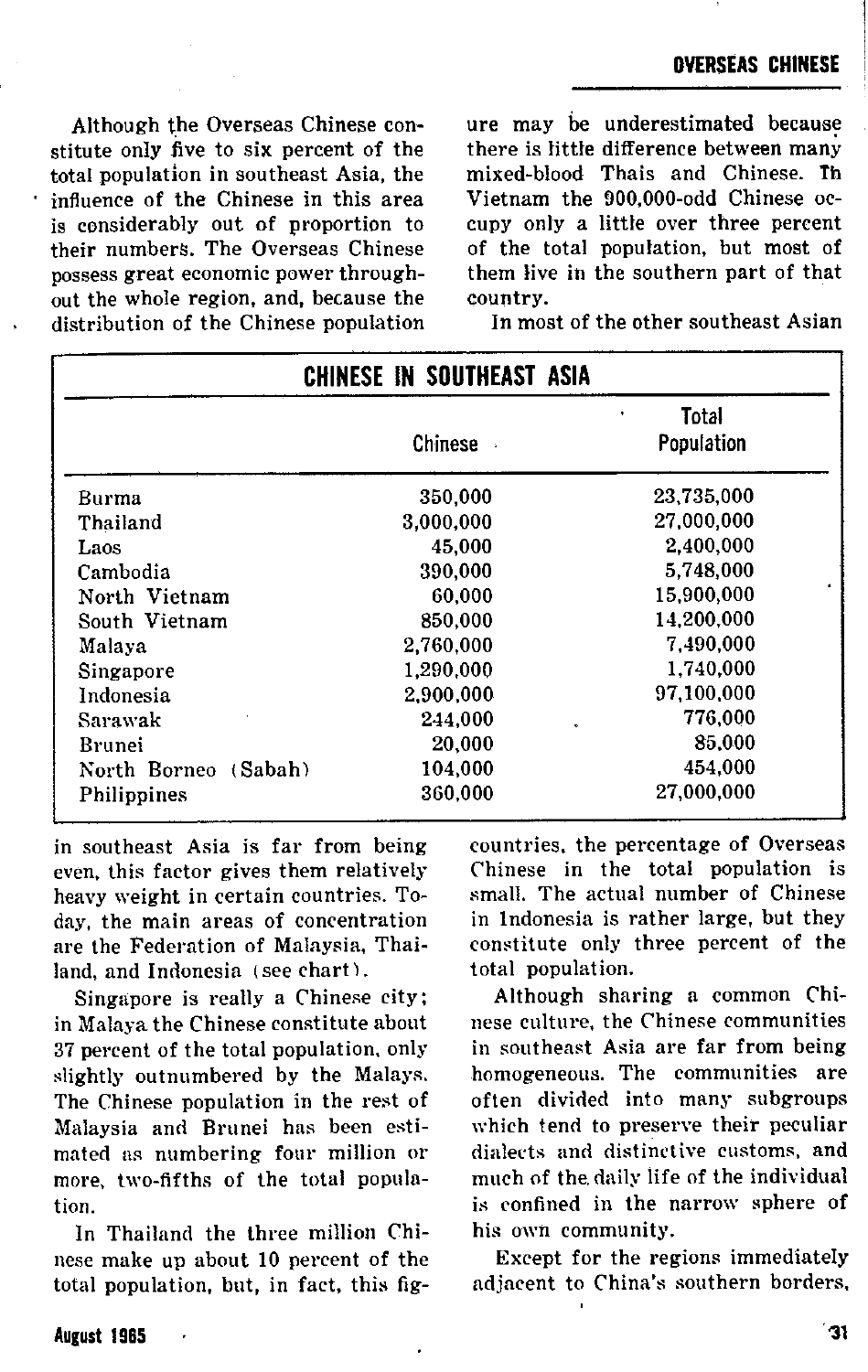## **OVERSEAS CHINESE**

strong racial differences exist between the Chinese and the southeast Asians. For the most part, there are differences in religion, too. Islam, which prevails in much of southeast Asia. has always been a serious obstacle to the assimilation of the pork-eating Chinese.

The Chinese cling to their mother tongue and social customs firmly. are almost completely unassimilated, and always regard themselves as Chinese. Their loyalties are primarily toward their fatherland. Although there are many differences. even conflicts among the subgroups in the Chinese communities, the Overseas Chinese have generally acted with some degree of unity in their relations with the native populations.

#### **Political Life**

Since the establishment of the newly independent nations throughout southeast Asia and the rise of a strong Communist nower on the Chinese mainland, the peaceful and pleasant life of the Overseas Chinese has been changed drastically. Political power has passed to new groups of native Nationalists who do not desire the Overseas Chinese continuously dominating their national economic life and who wish to accelerate the assimilation of the alien minorities.

Although the Overseas Chinese in have traditionally southeast Asia avoided narticipating in local nolitics. this does not mean that the Overseas Chinese lack political life. On the contrary, they have a complex political life in their own communities. In fact, the Overseas Chinese are one of the most highly organized people in the world through their clan or family associations: provincial or district associations: henevolent associations: chambers of commerce and different trade guilds: labor unions; and secret and fraternal societies. These Overseas Chinese organizations are all local in nature, and there is little relation, for example, between groups in Bangkok and their equivalents in Manila or Singapore.

The future political life of the Overseas Chinese in southeast Asia will be determined by several factors:

• Their percentage of the total population.

• The relative political ability of rival political national groups.

• The attitude and policies of the present regimes.

• The foreign relations of the various countries.

In Singapore the Chinese are in the vast majority, and in Malaya they also form a large proportion of the total population. Therefore, they will doubtlessly play an important role in deciding the political future of those areas. On the whole, the Overseas Chinese surely will be a major political force in the newly founded Federation of Malaysia. Facing the serious threat offered by Indonesia, the internal security of that Federation is more important than ever. Therefore, how to maintain the racial balance and how to secure the cooperation of the various ethnic groups will certainly be important tasks for its statesmen to accomplish.

#### **External Relations**

Since the beginning of the 20th century, the development of modern Chinese nationalism has had a strong influence on the Overseas Chinese and has strengthened the political links between them and their fatherland. They gave major financial support to Sun Yat-sen's revolutionary movement and later to the Nationalist Government, especially during the Sino-Jap-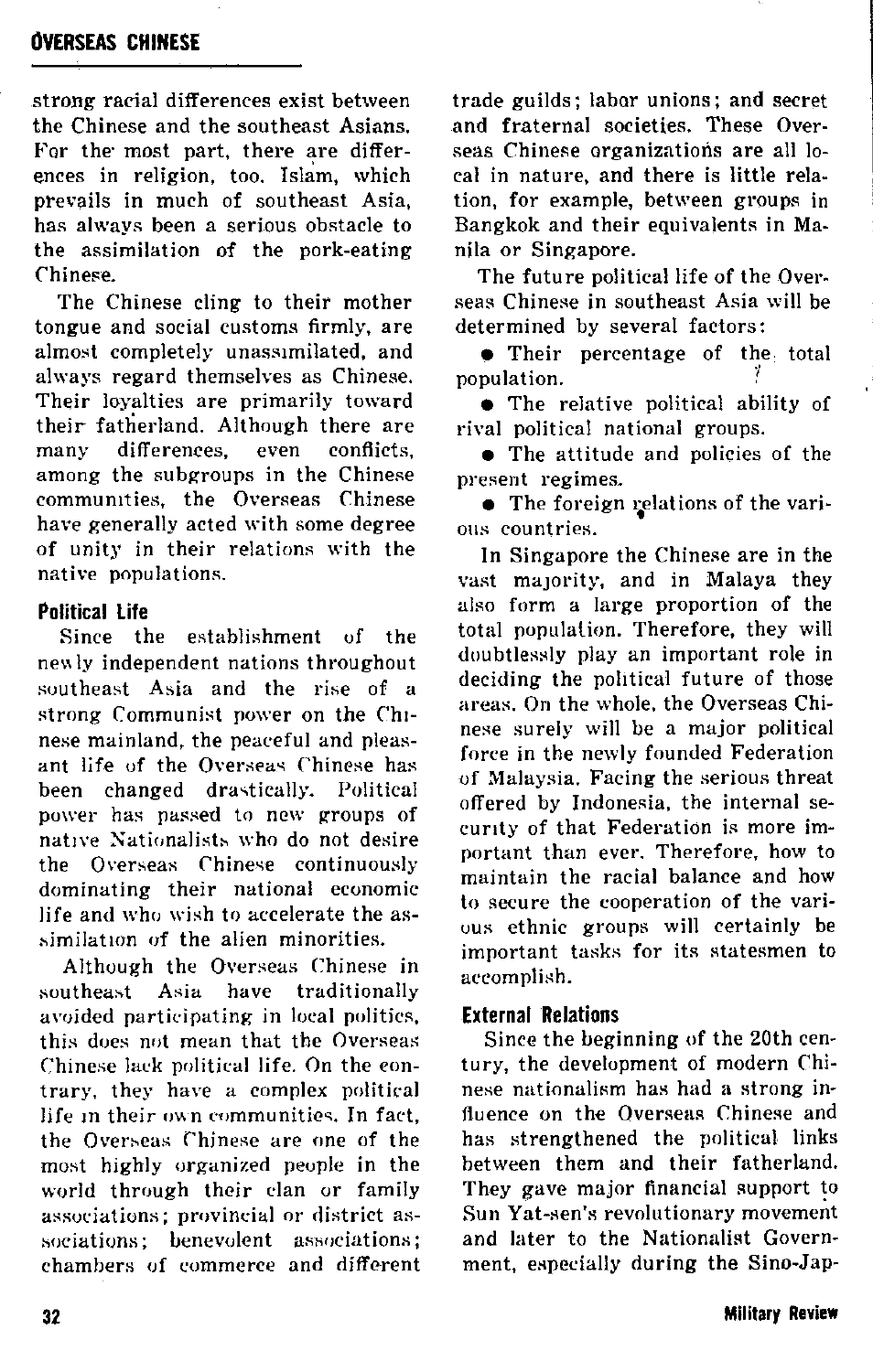anese War. After the 1911 revolution, representatives from the Overseas Chinese communities were included in the legislative bodies of the Republic of China. Both the Chinese Nationalists and the Chinese Communists still use this system.

Today, the Overseas Chinese have become trapped in the midst of a triangular power struggle. They are pushed and pulled by forces from three<br>sides—from the southeast Asian sides—from countries, from Communist China, and from Nationalist China. They are not only an important factor in China's own political struggle, they also constitute an instrument through which China can influence political develop. ment in eoutheast Asia.

From the point of view of the south-

**paid attention to the problem of the**  Overseas Chineee. Up to 1954 Communist China adopted a "hard" policy line, her statements often rendered in a threatening tone. Since then the Chinese Communists have shifted to a "soft" line, but their basic aim remains. unchanged.

The Chinese Communist leaders undoubtedly regard the Overseas Chinese as a useful instrument in their grand strategy of world revolution. On the one hand, they attempt to use the Overseas Chinese as a weapon of infiltration and subversion; on the other, they use the dual-nationality problem as an important means to bargain for other advantages.

There is also an economic aspect to Communist China's policy. Emigrant



Chinese sampans in Hong Kong

Communist China is much greater factor in China's international bal-<br>than that offered by Nationalist China. ance of payments, Although those reeast Asians, the threat offered by than that offered by Nationalist China. ance of payments. Although those re-<br>Since they came into power, the Chi- — mittances—which -amounted -to -100 Since they came into power, the Chi- mittances—which amounted to 100<br>nese Communists, have consistently million dollars annually just prior to nese Communists have consistently

remit tantes have" lung been a vital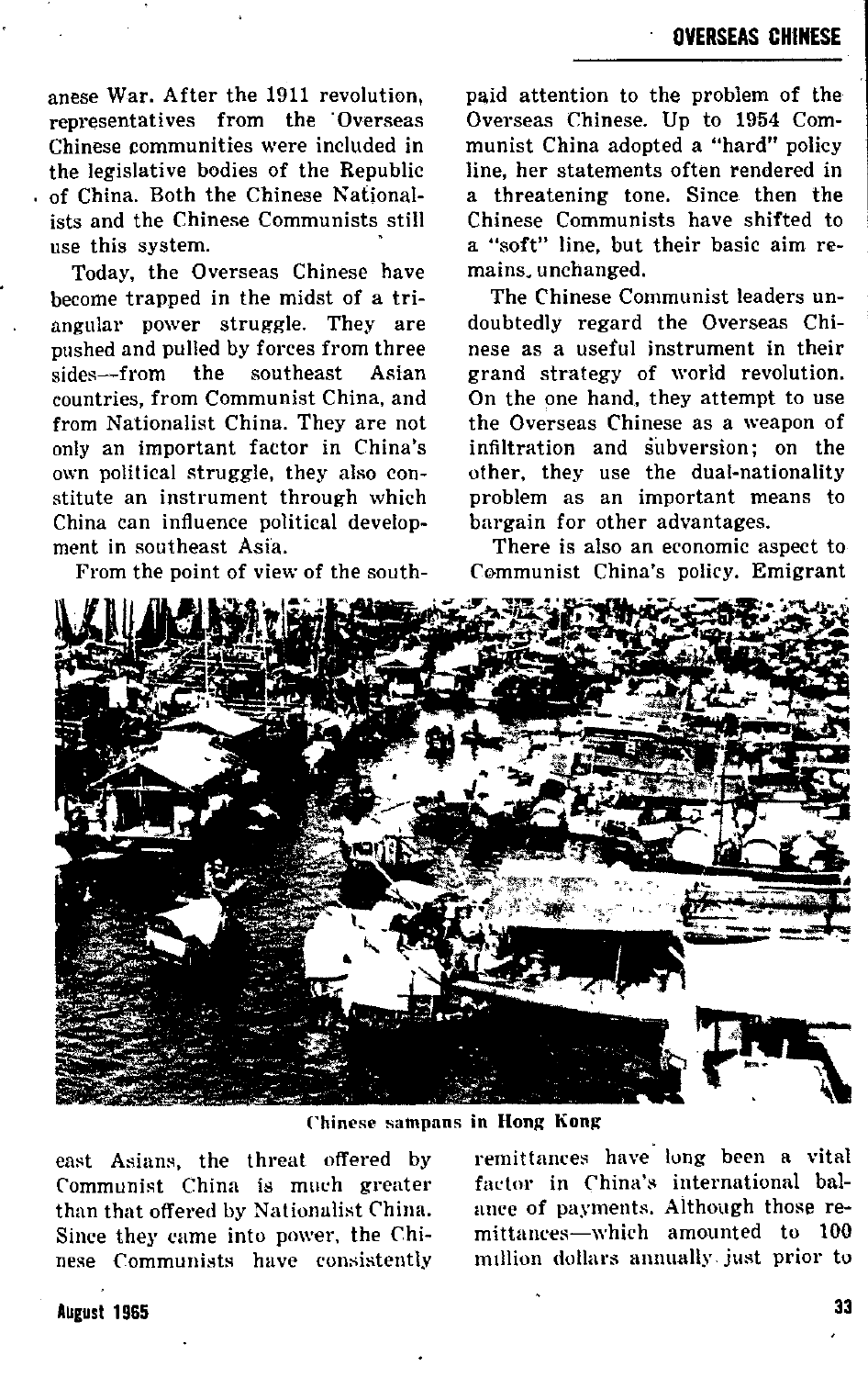World War II—are now well below that level, they still provide a substan. tial source of foreign exchange.

Communist China's Government has urged the Ocerseas Chinese to respect the laws and customs of the various coliptries in which they reside. It has also declared that "China has no intention whatsoever to subvert the governments of its neighboring countries."

#### **Aggressive Policy**

This is no guarantee, however, that ("ummunist China has really given up an aggressive policy. Under the cover of normal relations, the Overseas Chinese, as vulnerable minorities, could easily become the prey of the strategy of the "united front." Although the majority of Overseas Chinese might not sacrifice their own economic interests in order to serve the Communist regime as an organized fifth column. some of them might he induced or compelled to play this role.

In peacetime, the Overseas Chinese may be manipulated by Communist agents to participate in local political activities and to infiltrate certain important organizations---political parties and labor unions. They may attempt to cuntrol those organizations from within, as well as to work hand in hand with the indigenous Communists.

If the opportunity appeared ripe, armed insurgency or guerrilla war could be considered as the next step. During World War 11 the Overseas Chinese were relatively active in anti-Japanese underground resistance, and they fought bravely both In Malaya and in the Philippines.

The Chinese Communists are consistently strengthening their propaganda and infiltration tactics throughout southeast Asia, hut their efforts

�

still only reach a minority of the Overseas Chinese. The majority of the Overseas Chinese still try to avoid direct political involvement.

The minority that is reached, though, does include the leaders of the various Overseas Chinese communities. Through the latter's efforts, if they so desired and were so inclined the majority of the Overseas Chinese could be swayed. It is well to remember, however, that the Overseas Chinese are highly opportunistic and would change their political positions quickly to adapt to a new environment. Furthermore, Communist China's recent domestic and foreign policies have caused much disaffection in the Overseas Chinese communities.

## Important Rallying Point

Taiwan's influence, the influence that can still be exerted by the Chinese Nationalist Government, should not he underestimated. To many anti. Communist and non-Communist Over->eas Chinese, Taiwan is still an important political and psychological rallying point, and the existence of a Chinese Government on that island provides a fatherland for those individuals. Together with Hong Kong, Taiwan is a repository of traditional Chinese culture and is an important center of higher education that can be enjoyed by Chinese youngsters from the overseas communities.

Without adverse intervention, the Overseas Chinese eventually will be integrated into the various nations uf southeast Asia. Owing to the restrictions on further immigration, the total number of Overseas Chinese will be stabilized to a considerable extent. At the present time, nearly threefourths of the Chinese people in southeast Asia are locally born; within the not too distant future, practically all